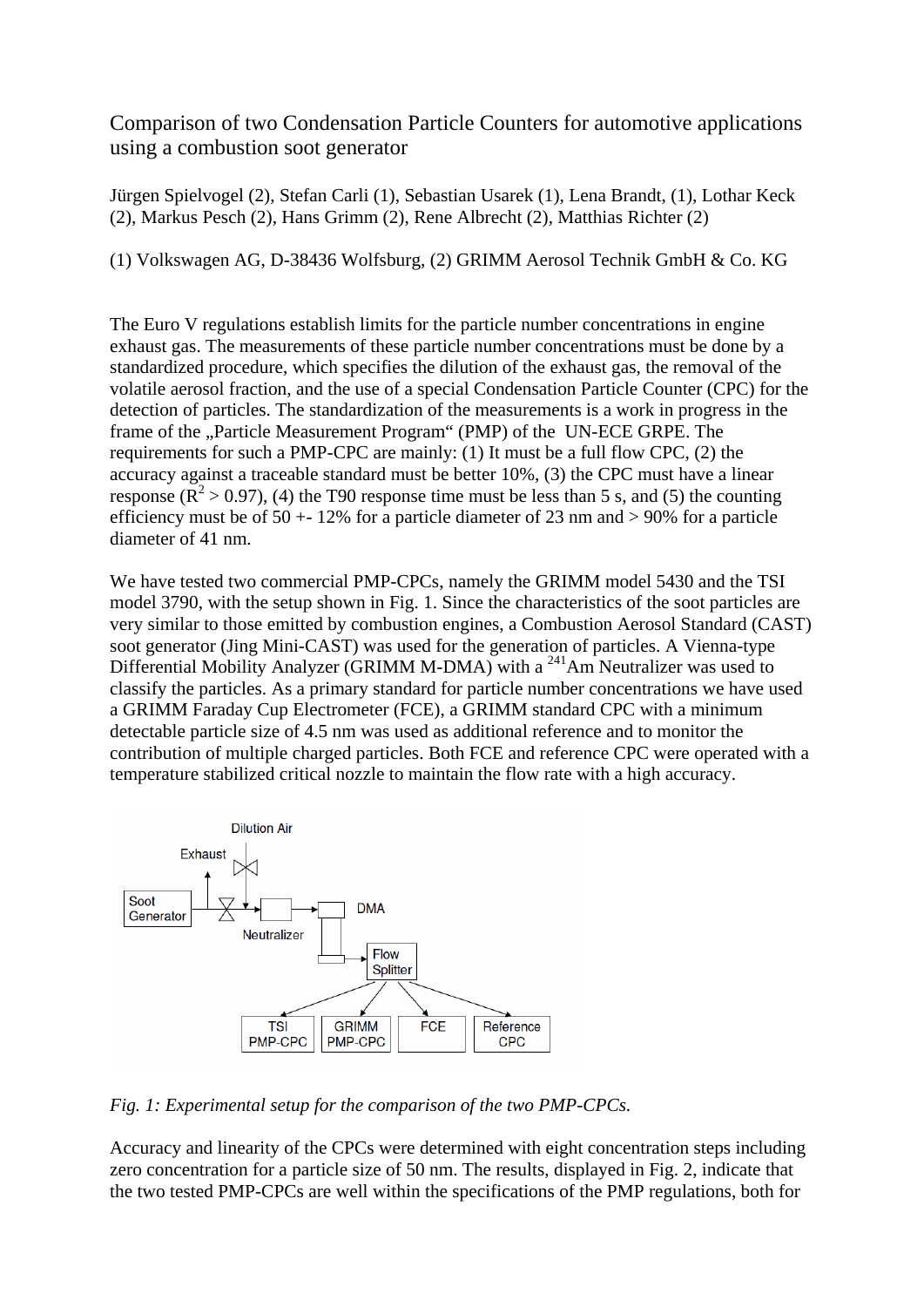accuracy and linearity. The two PMP-CPCs feature only minor differences with the GRIMM model showing a better accuracy and the TSI PMP-CPC a slightly better linearity.



*Fig. 2. Accuracy and linearity of the two tested CPCs.* 

Efficiency of the CPCs was alternately measured for 23 nm and 41 nm particles, each for two minutes, and the measurement was repeated 14 times to explore the reproducibility. The measured efficiencies, compiled in Tab. 1, refer to the ratio of number concentration measured by CPC and number concentration measured by FCE and constitute mean values and standard deviation from the 14 measurements.

*Table 1: Efficiency of the tested CPCs. Values are in %.* 

|       | <b>TSI PMP-CPC</b> | <b>GRIMM PMP-CPC</b> | Reference CPC     |
|-------|--------------------|----------------------|-------------------|
| 23 nm | $55.50 \pm 0.09$   | $59.84 + 0.14$       | $99.43 \pm 0.11$  |
| 41 nm | $86.38 \pm 0.44$   | $93.59 \pm 0.52$     | $101.42 \pm 0.61$ |

The efficiency of the reference CPC, being essentially 100%, proves that the contribution of multiple charged particles was negligible during these measurements. Thus the combination of (1) a MiniCAST soot generator, adjusted to produce sufficiently low mean particle size and (2) a GRIMM DMA with a  $^{241}$ Am Neutralizer constitutes a source of monodisperse particles suitable for the calibration of PMP-CPCs. The efficiencies of the two PMP-CPCs are within the range specified by the PMP regulations with the exception that the efficiency of the TSI the TSI PMP-CPC was slightly below the required limit of 90% for 41 nm particles.

The PMP regulations do unfortunately not specify all details for the tests of a PMP-CPC and hence slightly different results from different experimental setups must be expected. This comparison showed however that two commercial PMP-CPCs feature a quite similar properties despite the different test procedures used by the manufacturers.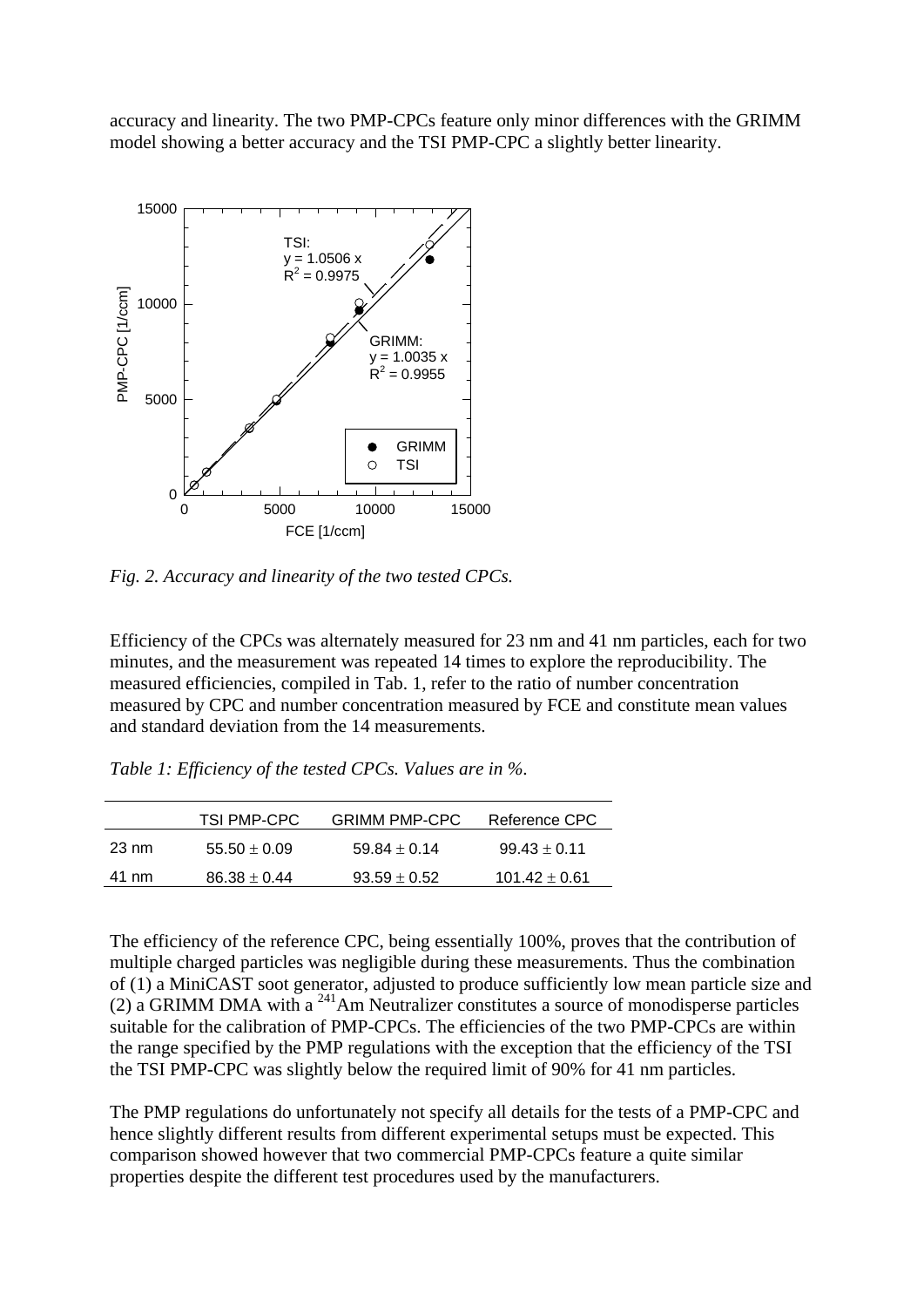



# **Comparison of two Condensation Particle Comparison of two Condensation Particle Counters for automotive applications using Counters for automotive applications using a combustion soot generator a combustion soot generator**

Jürgen Spielvogel<sup>2</sup>, Stefan Carli<sup>1</sup>, Sebastian Usarek<sup>1</sup>, Lena Brandt<sup>1</sup>, Lothar Keck<sup>2</sup>, Markus Pesch<sup>2</sup>, Hans Grimm<sup>2</sup>, Rene Albrecht<sup>2</sup> and Matthias Richter<sup>2</sup>

1) Volkswagen AG, D-38436 Wolfsburg, Germany

2) GRIMM Aerosol Technik GmbH & Co. KGDorfstrasse 9, D-83404 Ainring, Germany Email: [jsp@grimm-aerosol.com](mailto:jsp@grimm-aerosol.com) Phone: +49 8654 578 24Fax:  $+49865457835$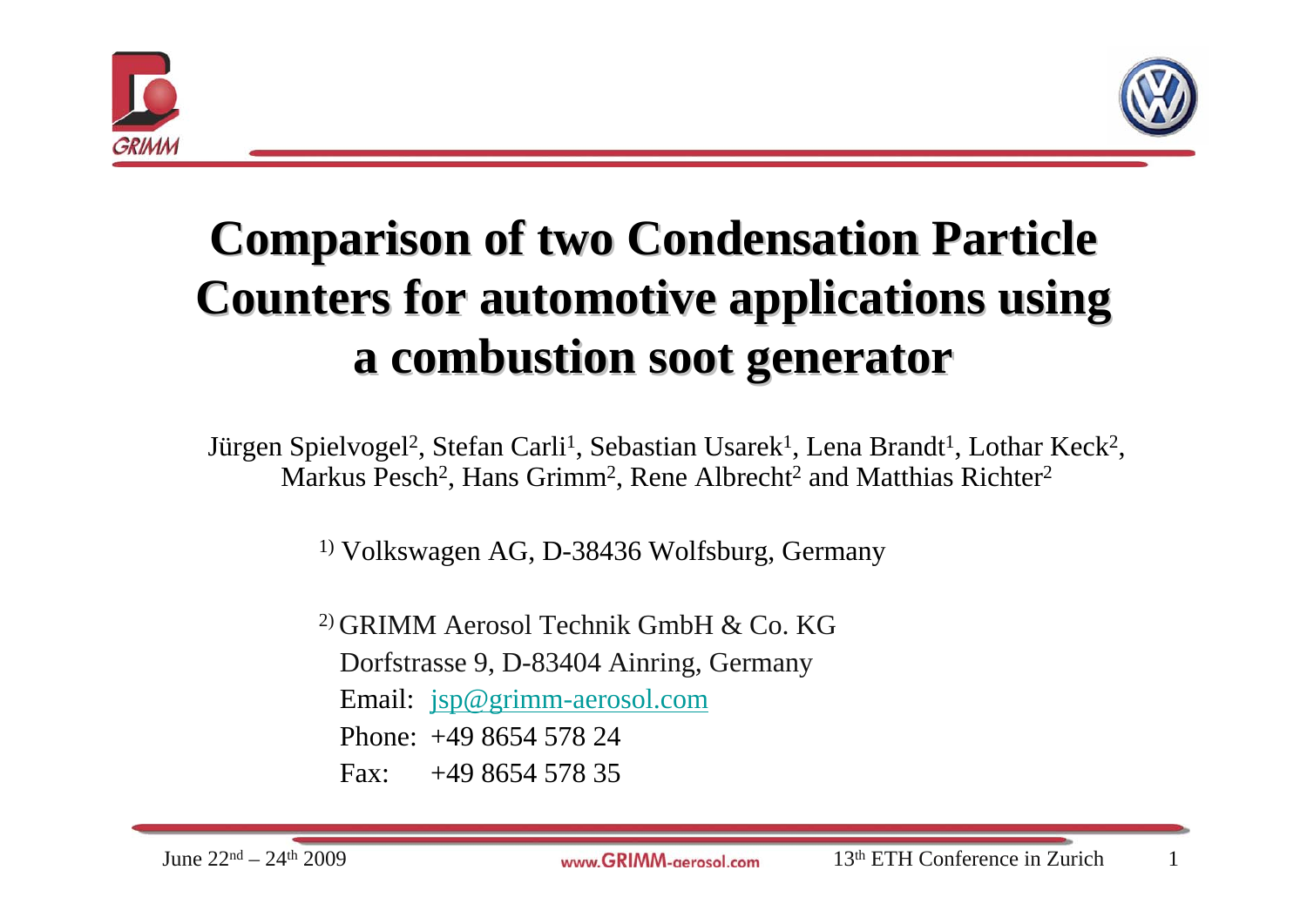



#### **PMP Measurements**

#### **Experimental Setup**

¾ Measurements were done at Volkswagen AG, Wolfsburg, March 17, 2009

#### **Results**

¾ CPCs: Accuracy, Linearity, Efficiency; additional tests with Electrometers

#### **Summary**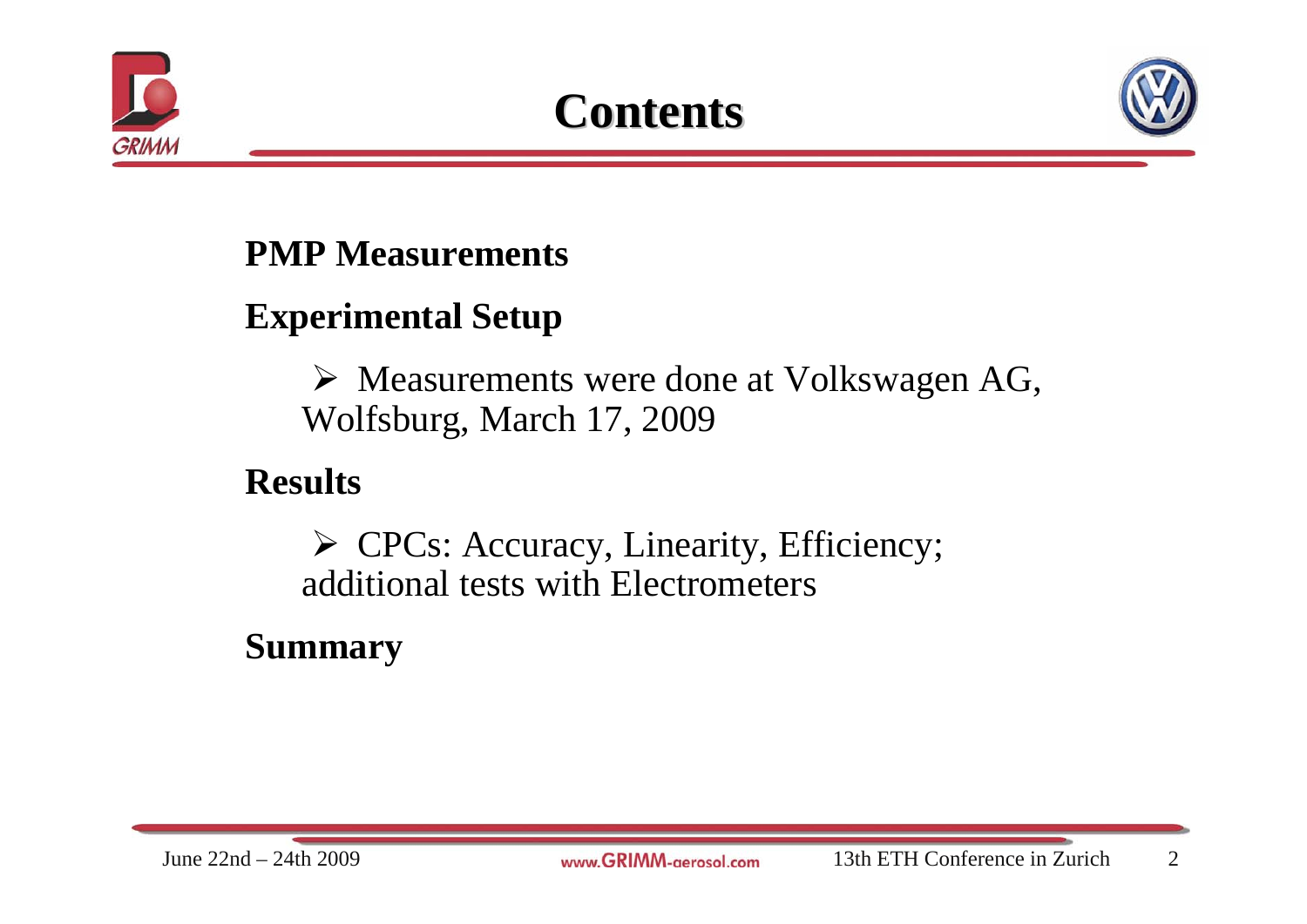

 $\overline{1}$ 



|                           | <b>Diese</b>                |                               | <b>Otto DI</b>              | <b>Otto</b>                              |  |
|---------------------------|-----------------------------|-------------------------------|-----------------------------|------------------------------------------|--|
| Einsatzdatum   PM [mg/km] |                             | <b>PN</b> [#/km]              | PM [mg/km]                  | $PN$ [#/km]                              |  |
| 9/2009                    | 5                           |                               | 5                           |                                          |  |
| <b>EURO 5a</b>            |                             |                               |                             |                                          |  |
| 9/2011                    | 4,5                         | $6x10^{11}$                   | 4,5                         |                                          |  |
| <b>EURO 5b</b>            | Geändertes<br>Messverfahren | <b>Neues</b><br>Messverfahren | Geändertes<br>Messverfahren |                                          |  |
| 9/2014<br><b>EURO 6</b>   | 4,5                         | 6x10 <sup>11</sup>            | 4,5                         | Wird bis spätestens<br>9/2014 festgelegt |  |

\*Reg. (EC) 715/2007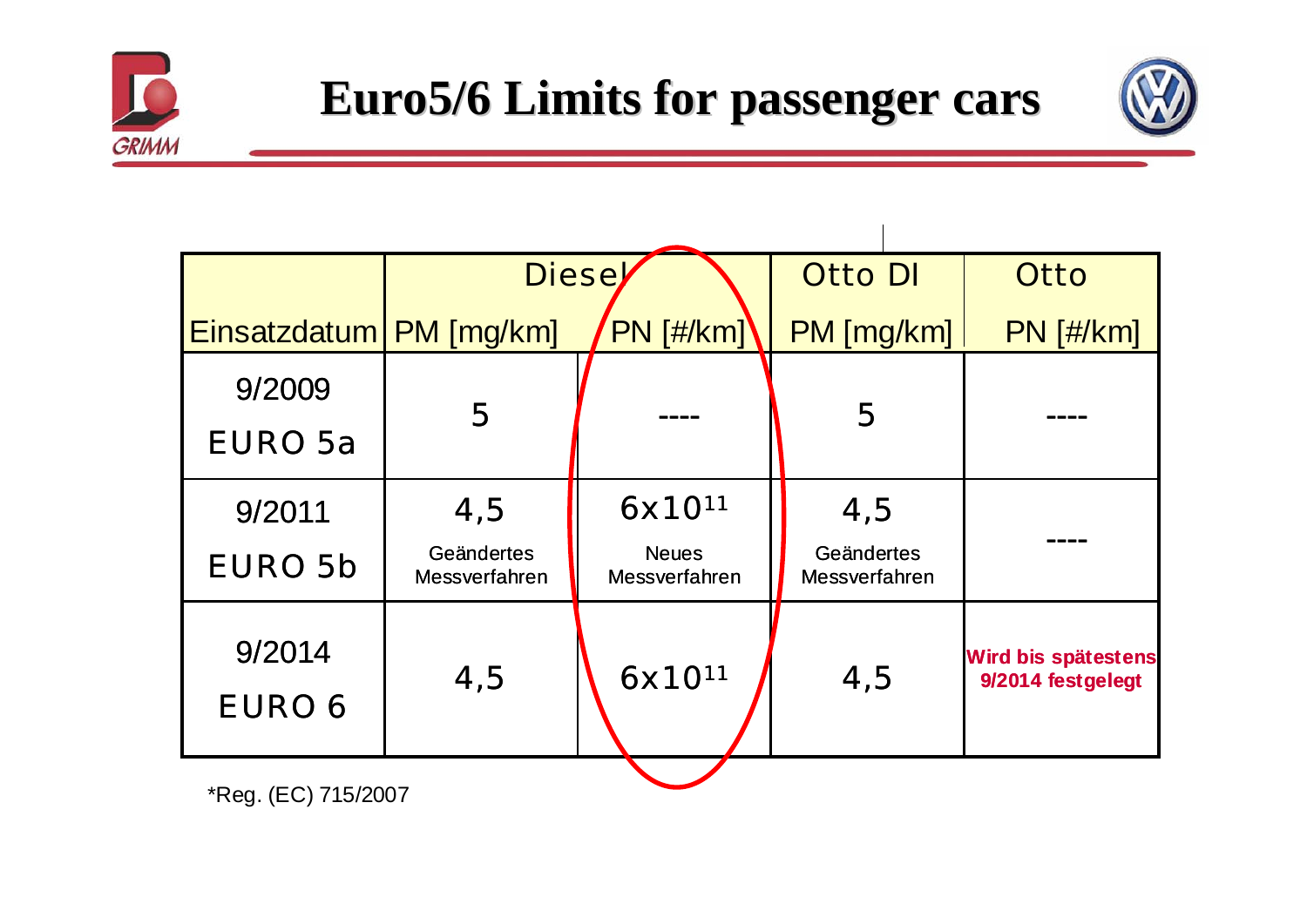





Source: Kittelson, 1998

June 22nd – 24th 2009

www.GRIMM-gerosol.com 13th ETH Conference in Zurich 4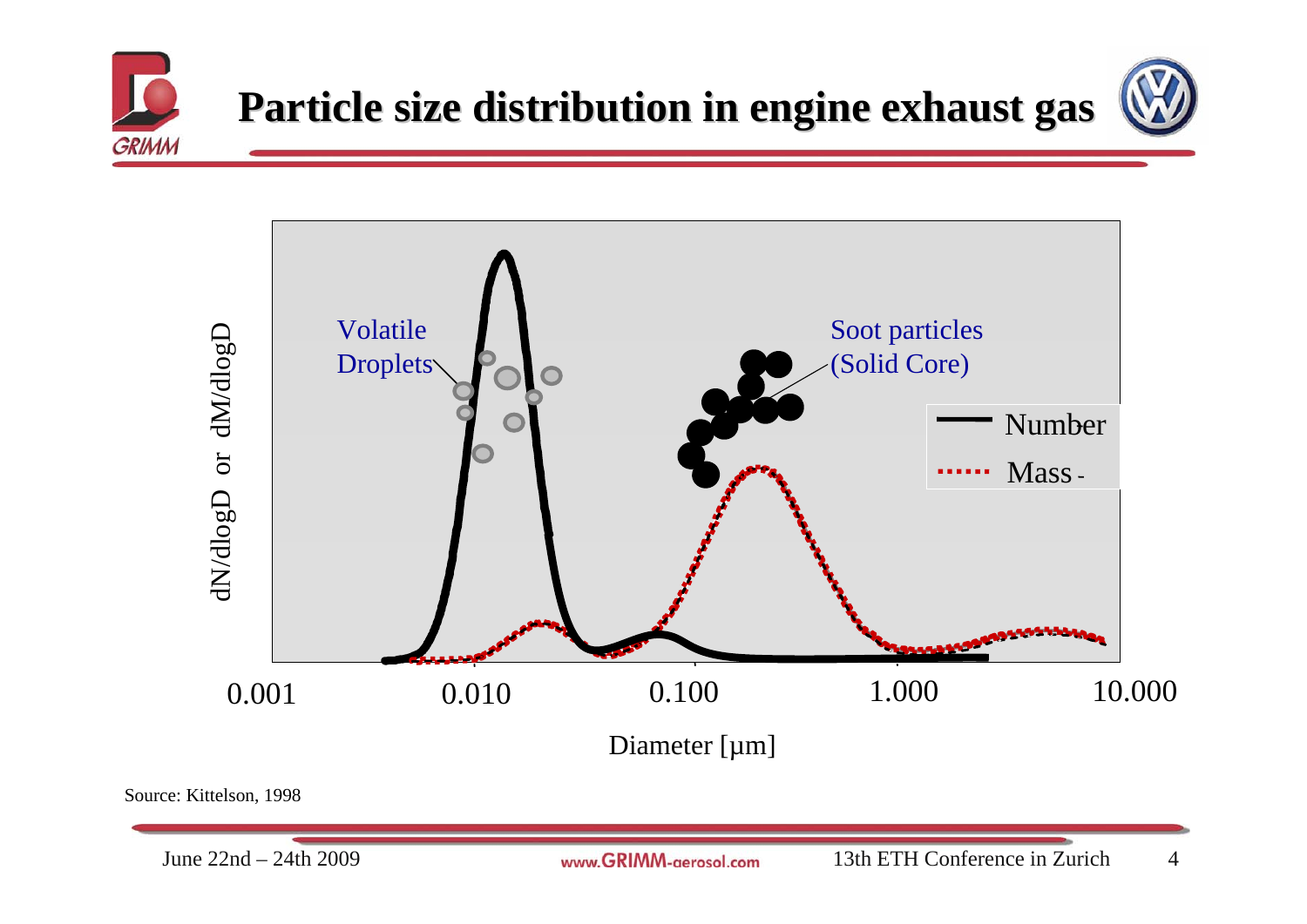

# **Setup for PMP measurements**





\*ECE/Trans/WP.29/GRPE/2007/8/Rev.1 (Reg 83 Amendment Proposal)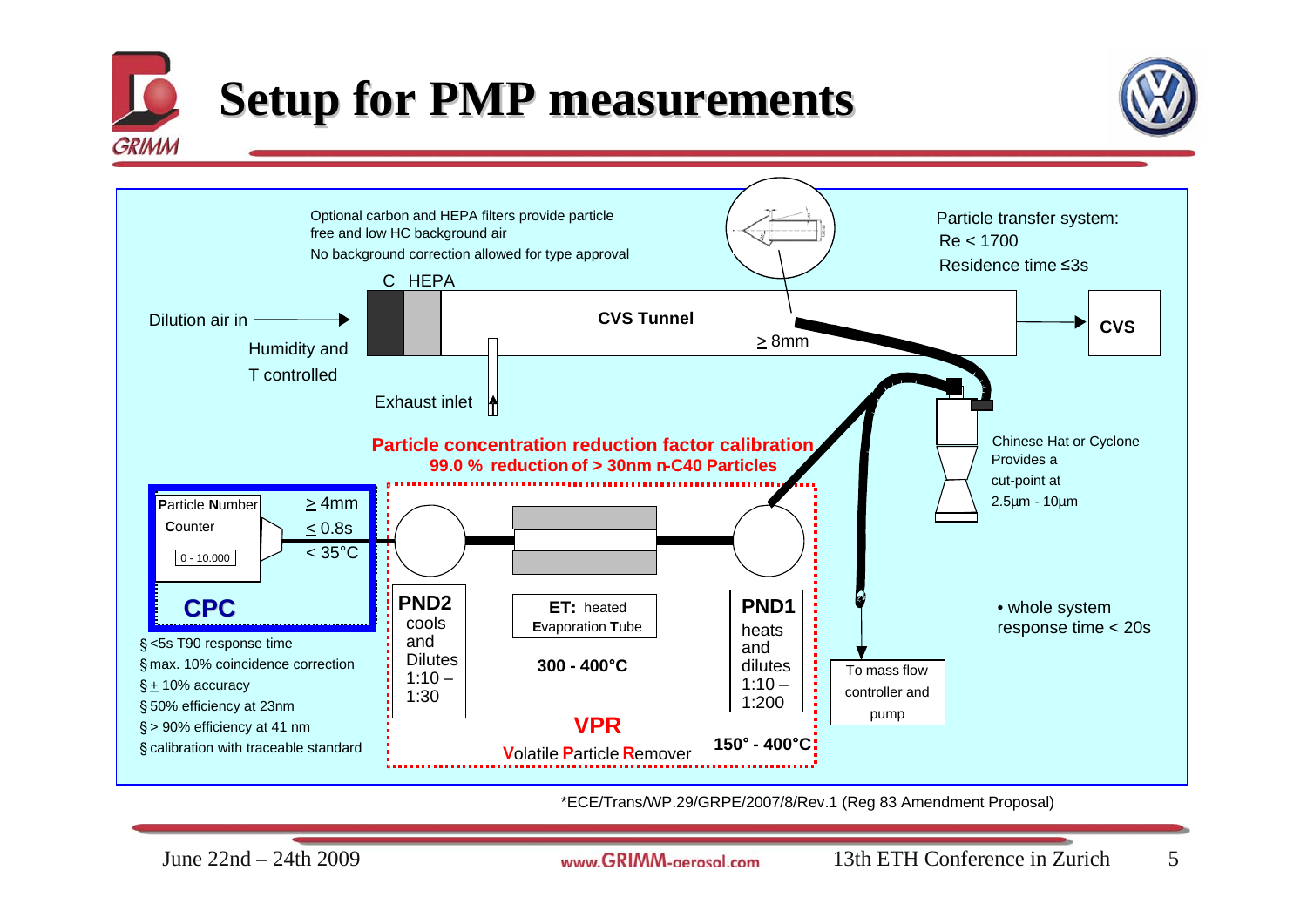





- $\triangleright$  full flow CPC.
- ¾ **Accuracy** against a traceable standard better 10%.
- ¾ The CPC must have a **linear response**.
- ¾ T90 response time less than 5 s.
- ¾ The counting **efficiency** must be:  $50 \pm 12\%$  for a particle diameter of 23 nm,  $> 90\%$  for a particle diameter of 41 nm.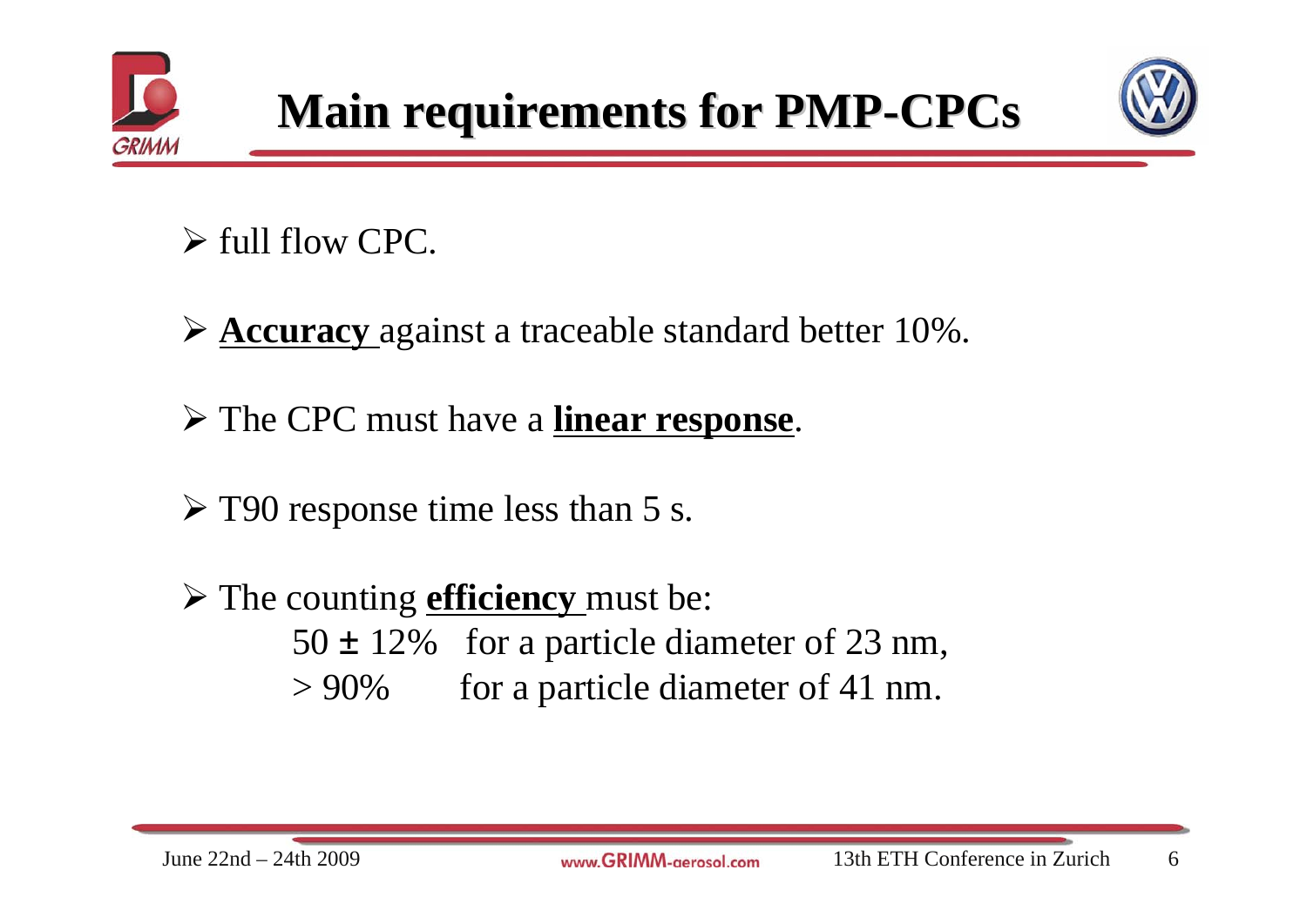





#### **Jing miniCAST Jing miniCAST Soot Generator Soot Generator**



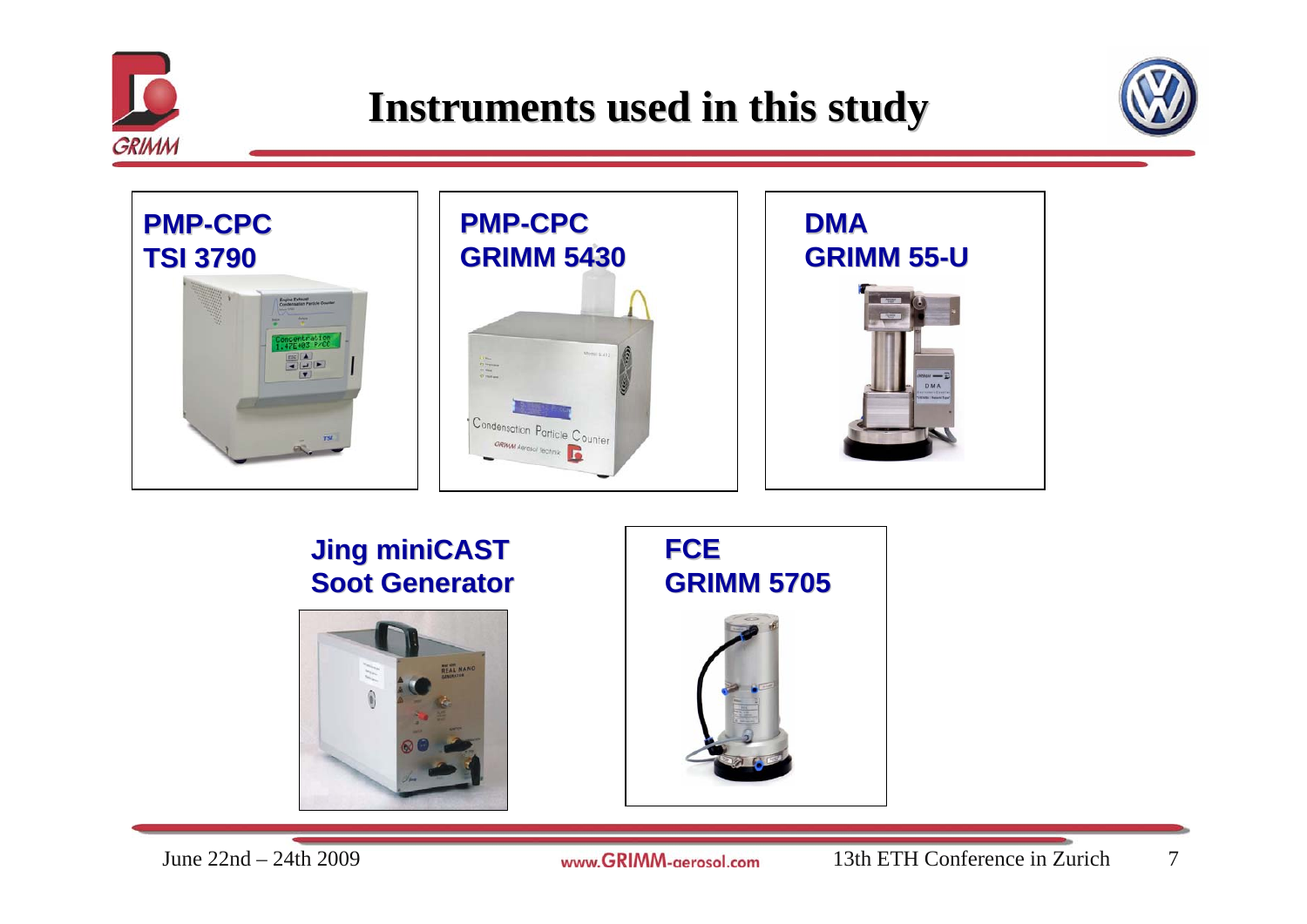

## **Setup at Volkswagen AG**

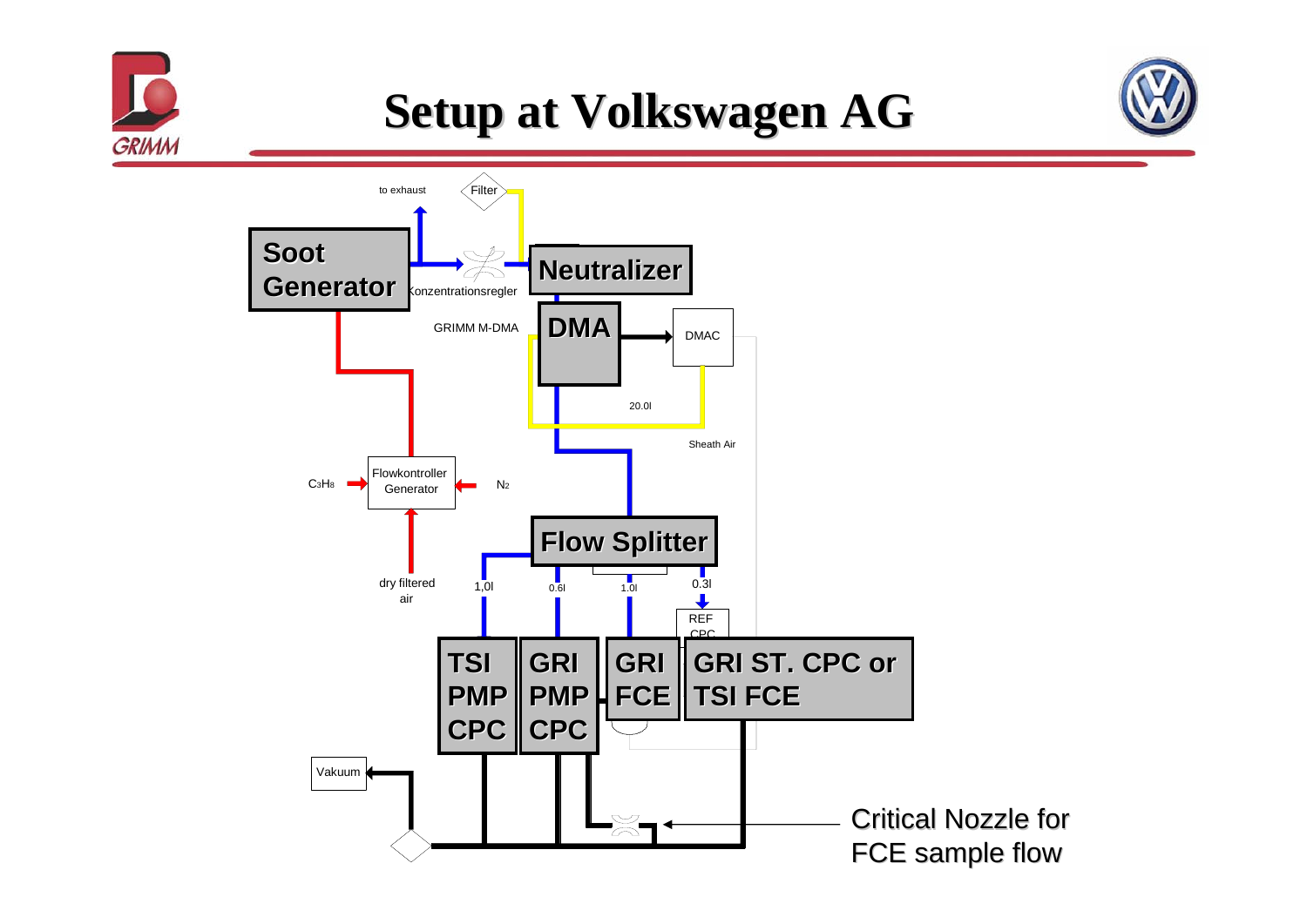



¾Nominal particle diameter: 50 nm

- ¾ Eight concentrations (including zero) were measured
- ¾ CPC concentrations are compared with FCE conc.
- $\triangleright$  PMP regulations require R  $2$  > 0.97 and Slope 1 +- 10%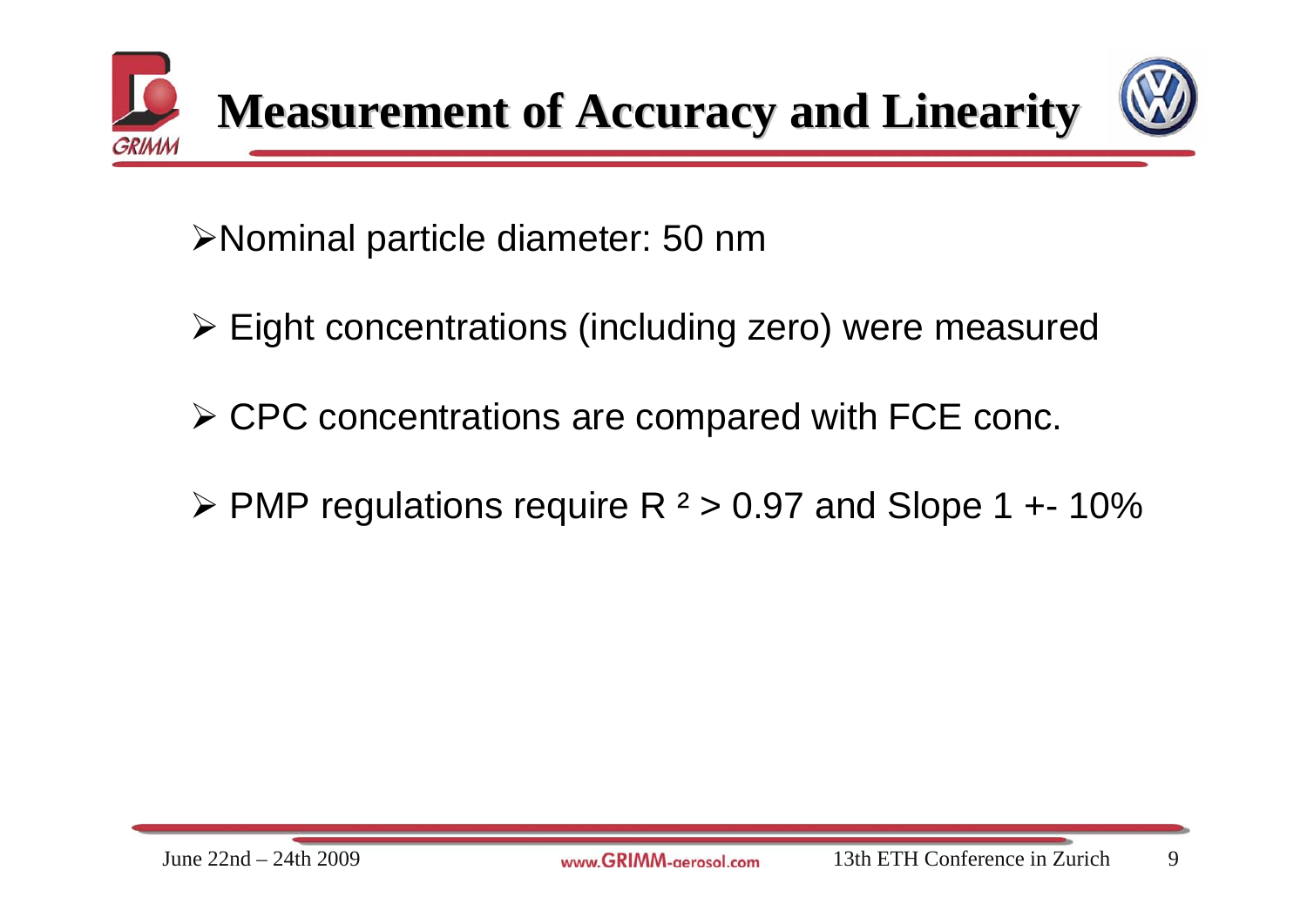

## **Raw Data for Accuracy and Linearity Raw Data for Accuracy and Linearity**



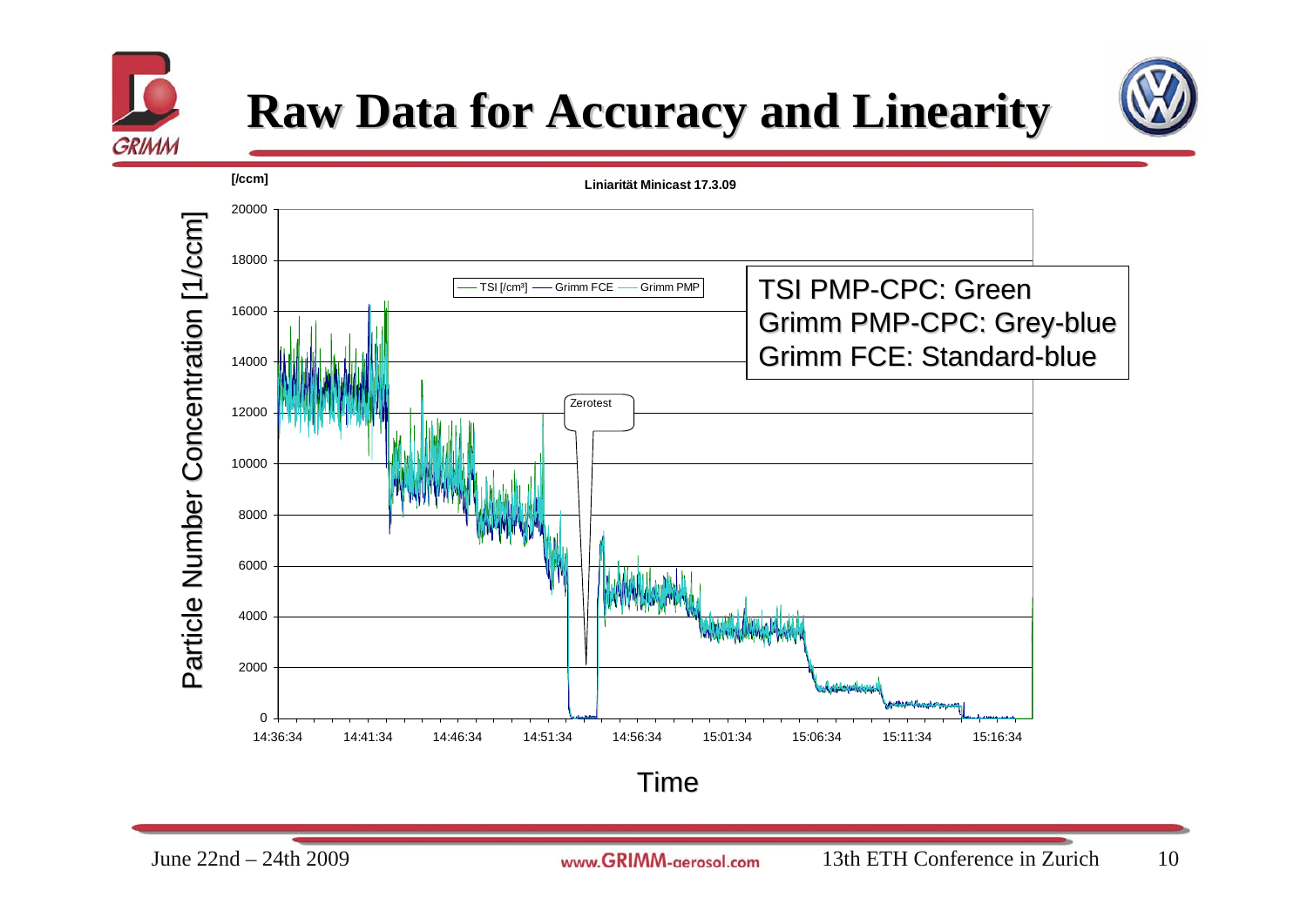

### **Accuracy and Linearity: TSI PMP-CPC**





FCE Concentration [1/ccm] FCE Concentration [1/ccm]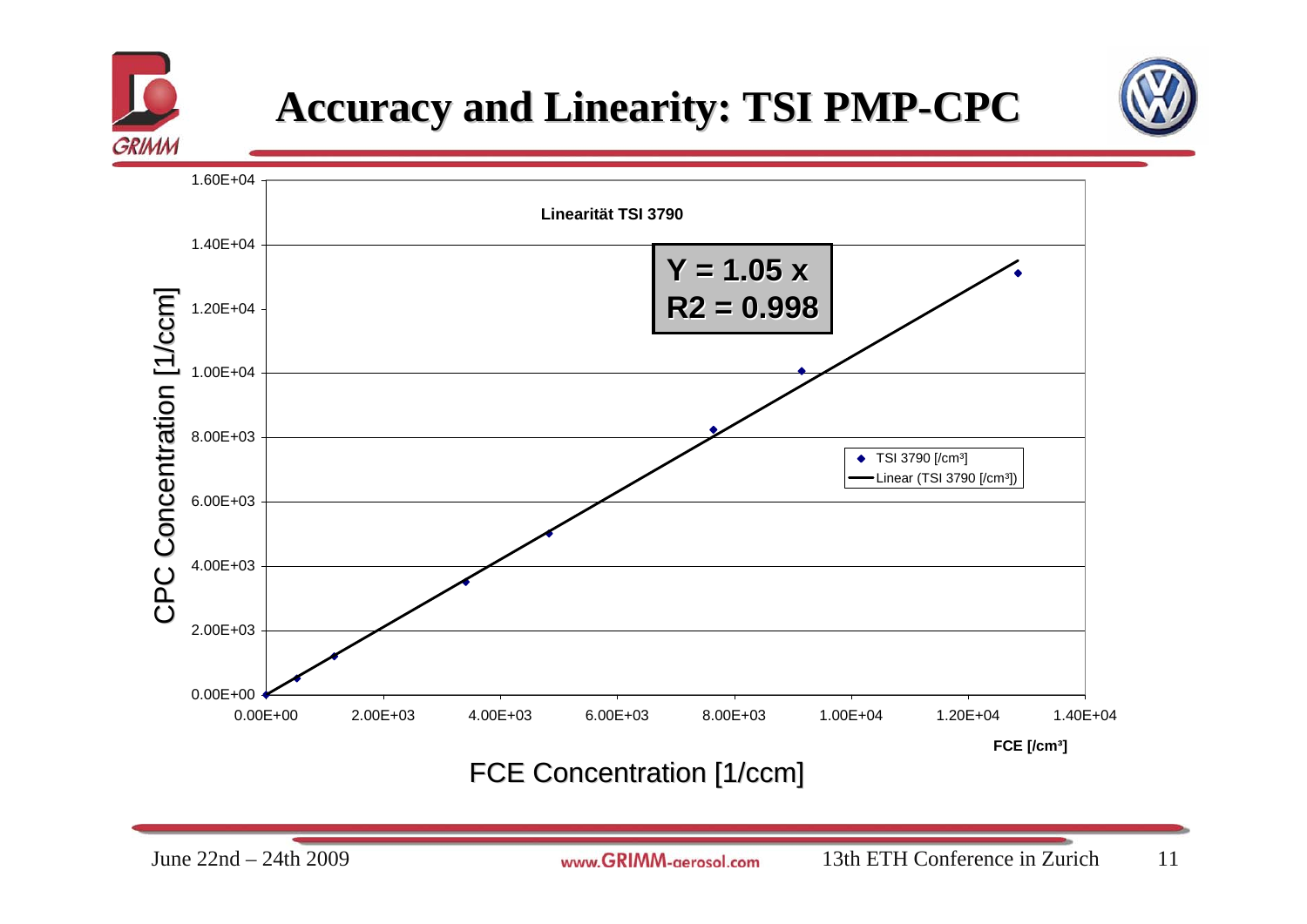

### **Accuracy and Linearity: Grimm PMP Accuracy and Linearity: Grimm PMP-CPC**



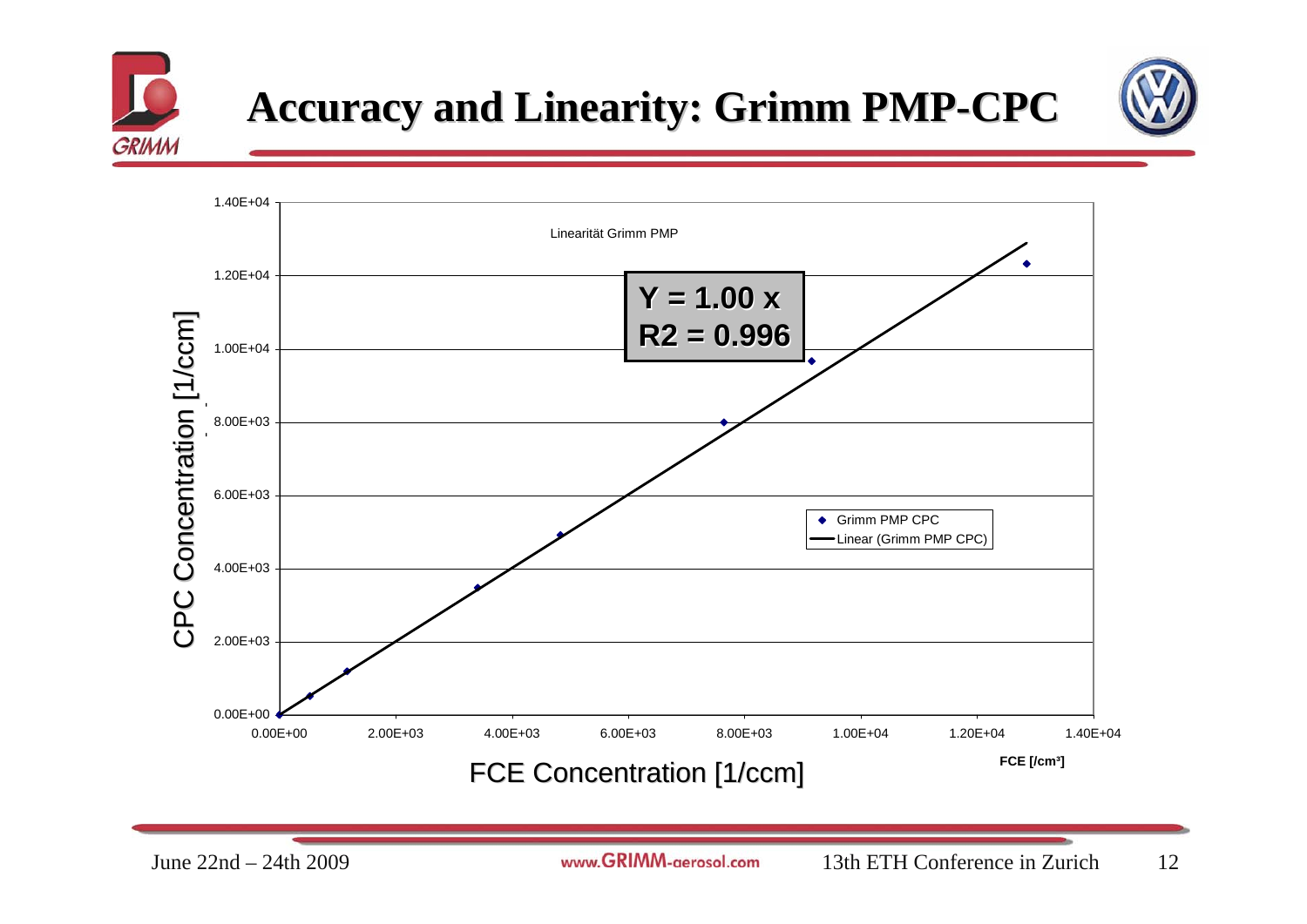



¾ Required counting efficiency of PMP-CPC: 50%±12% for 23 nm particles > 90% for 41 nm particles

¾ The efficiency is also measured with FCE as a reference.

¾ In order to monitor double charged particles, a standard Grimm CPC was operated parallel to the FCE.

¾ Practically: DMA voltage was alternately set to select 23 and 41 nm particles, change of voltage after 2 minutes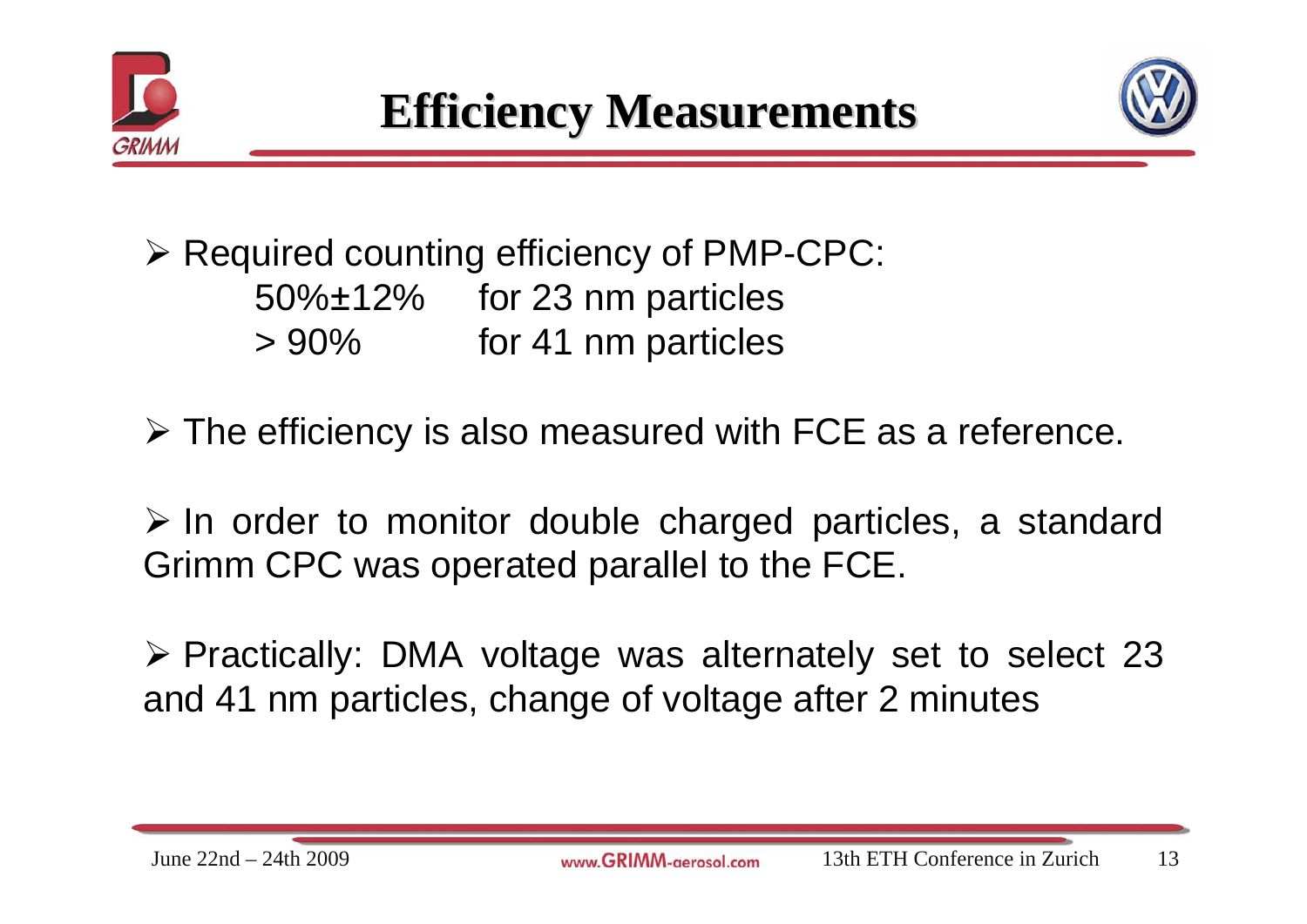

#### **Raw data for efficiency measurements efficiency measurements**





Time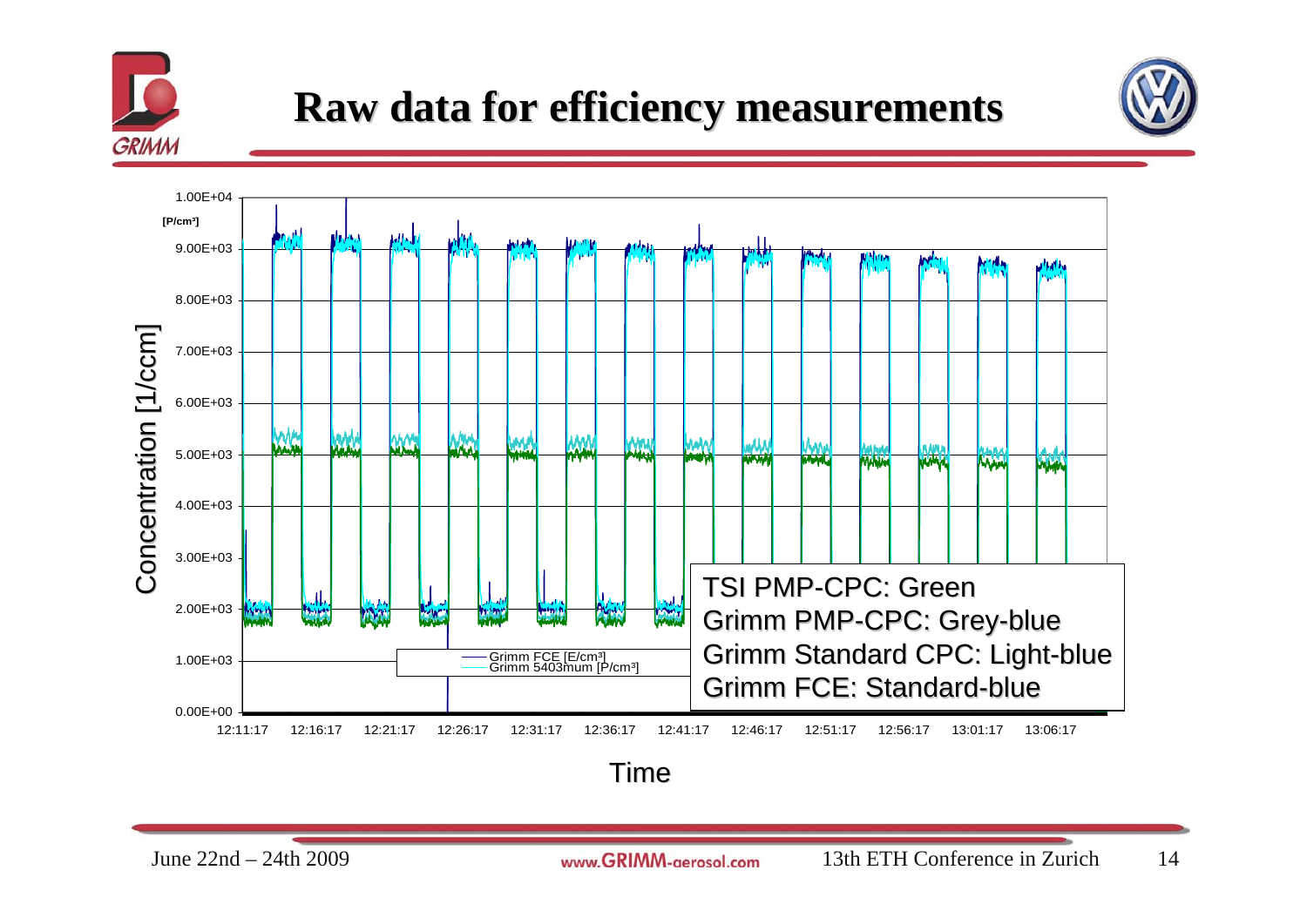

## **Results: Efficiency Results: Efficiency**





Time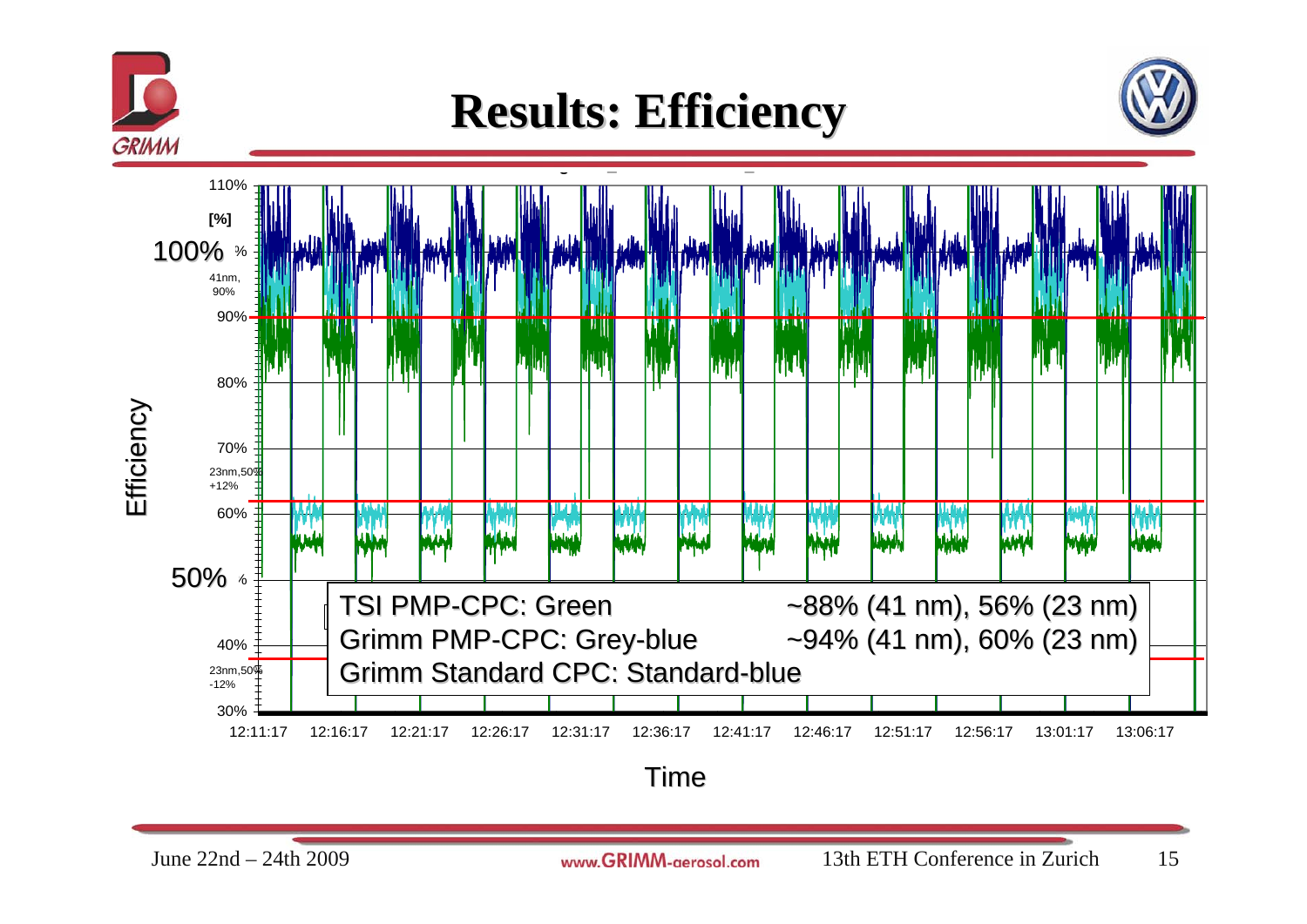

# **Comparison Comparison of TSI and GRIMM of TSI and GRIMM FCE**





**Concentrations of both FCEs agree well. But we suspect that the TSI FCE overshoots at fast concentration changes**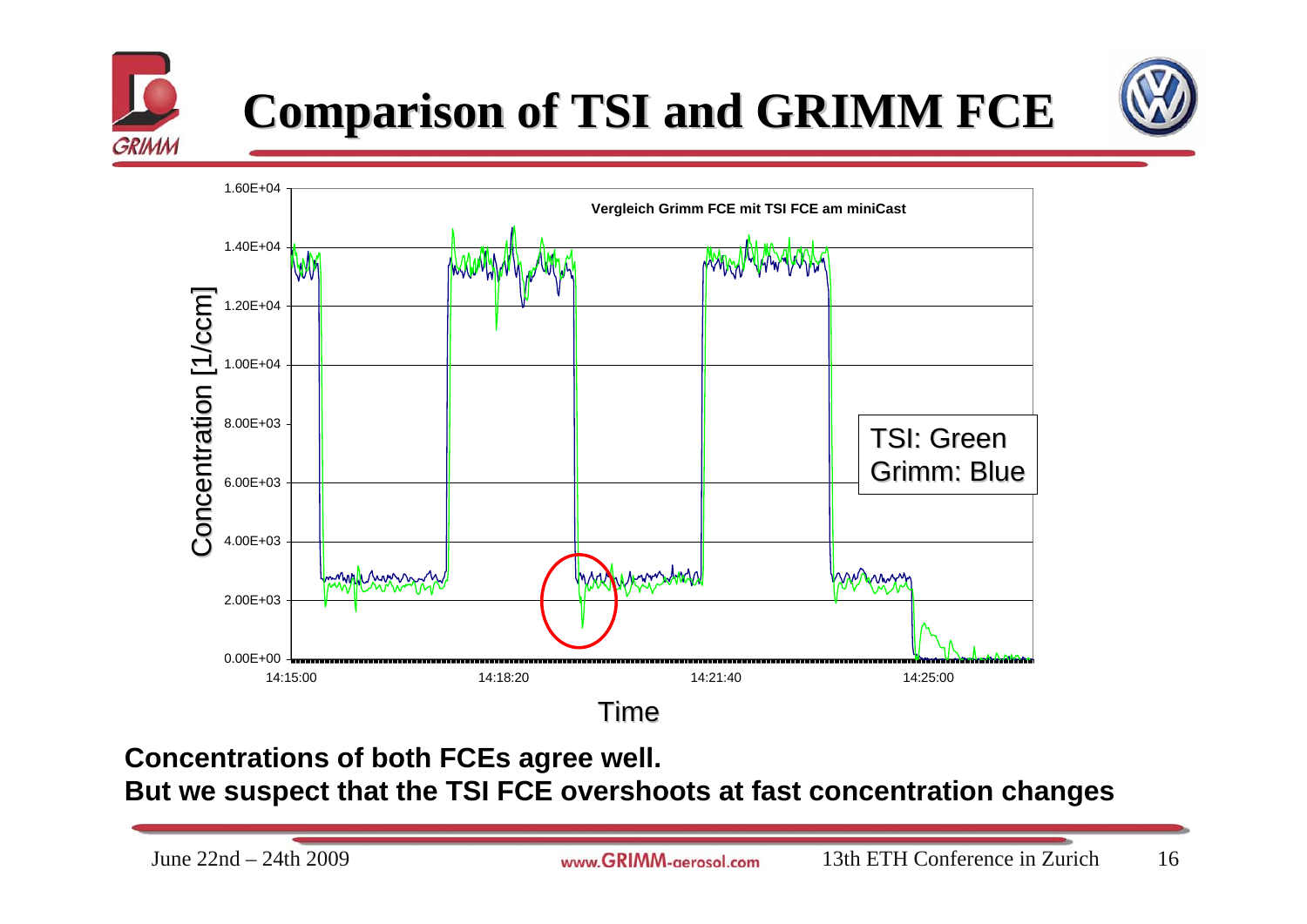





- 1. Both CPCs meet the accuracy and linearity requested by PMP regulations (slope 1+-10%, R²>0.97):
	- $\triangleright$  R<sup>2</sup> = 0.998, Slope 1.05 for TSI CPC 3790
	- $\triangleright$  R<sup>2</sup> = 0.996, Slope 1.00 for Grimm PMP CPC
- 2. Both CPCs feature the required counting efficiency for 23 nm particles  $(50 + 12\%)$ :
	- ¾ 56% for TSI CPC 3790
	- $\geq 60\%$  for Grimm PMP CPC
- 3. The Grimm PMP features the requirement counting efficiency for 41 nm particles (> 90 %) without any correction factors.
- 4. Grimm FCE and TSI FCE measure essentially the same concentration
- 5. The GRIMM FCE measures fast concentration changes without overshooting.